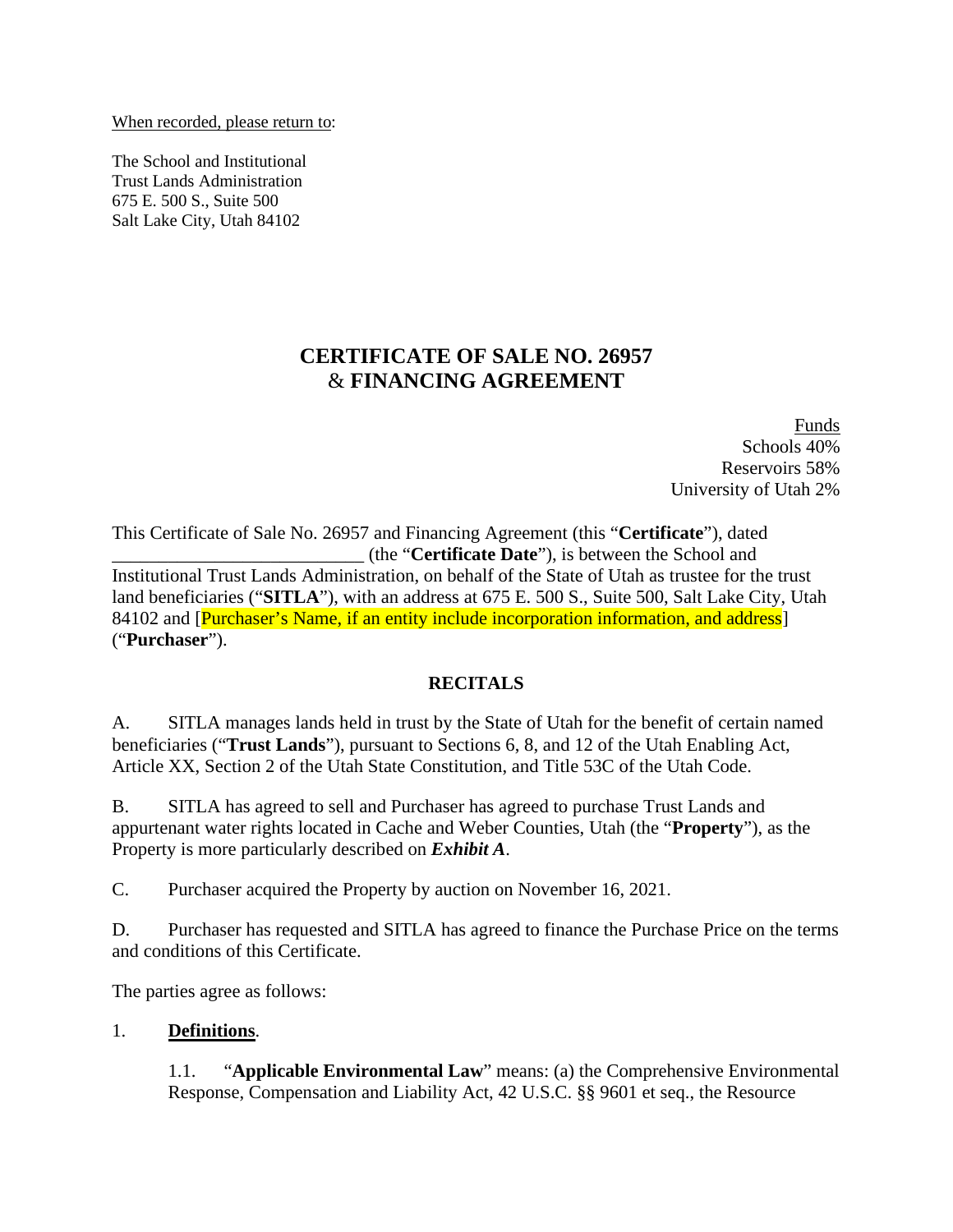Conservation and Recovery Act, 42 U.S.C.§§ 6901 et seq., the Federal Water Pollution Control Act, 33 U.S.C. §§ 1251 et seq., the Clean Air Act, 42 U.S.C. §§ 7401 et seq., the Hazardous Materials Transportation Act, 49 U.S.C. §§ 1801 et seq., the Toxic Substances Control Act, 15 U.S.C. §§ 2601 et seq., and the Safe Drinking Water Act, 42 U.S.C. §§ 300f through 300j-26, as such Acts have been or are hereafter amended; (b) any so called Superfund or Superlien law; and (c) any other federal, state and local statute, law, ordinance, code, rule, regulation, order or decree regulating, relating to or imposing liability or standards of conduct concerning any hazardous, toxic or dangerous waste, substance or material as now or any time hereafter in effect

1.2. "**Applicable Laws**" means Applicable Environmental Law and any other federal, state, or local statute, regulation, ordinance, rule, order, or judicial decree applicable to this Lease, Property, the Project, Lessee, or Lessee's activities under this Lease, as now or any time hereafter in effect.

1.3. "**Certificate**" is defined in the introductory paragraph.

1.4. "**Certificate Date**" is defined in the introductory paragraph.

1.5. "**Claims**" means claims, demands, causes of action, proceedings, debts, liens, obligations, liabilities, damages, Losses, judgments, orders, penalties, fines, settlements, costs, and expenses (including attorneys' fees and related costs).

1.6. "**Hazardous Substance**" means any hazardous or toxic substance, material, or waste that is or becomes regulated by any local governmental authority, the State of Utah, or the United States Government, including, without limitation: (i) any substance, chemical or waste that is or may be listed or defined as hazardous, toxic or dangerous under Applicable Environmental Law; (ii) any other chemical, material or substance, exposure to which is prohibited, limited or regulated by any federal, state, or local Governmental Authority pursuant to Applicable Laws and which could pose a hazard to the health and safety of occupants or users of the Property or any part of the Property, any adjoining property or cause damage to the environment; (iii) any petroleum products; (iv) PCB's; (v) leaded paint; and (vi) asbestos.

1.7. "**Indemnified Parties**" means the State of Utah, its affiliates, agencies, directors, officers, trustees, employees, agents, consultants, advisors, and other representatives, and their heirs, executors, successors, and assignees.

1.8. "**Litigation Expense**" means any reasonable out-of-pocket expense incurred in defending a Third-Party Claim or in any related investigation or negotiation, including court-filing fees, court costs, arbitration fees, witness fees, and attorneys' and other professionals' fees and disbursements.

1.9. "**Losses**" means any amount awarded in, or paid in settlement of, any Third-Party Claim.

1.10. "**Notices**" is defined in Section [10](#page-8-0) (*Notices*).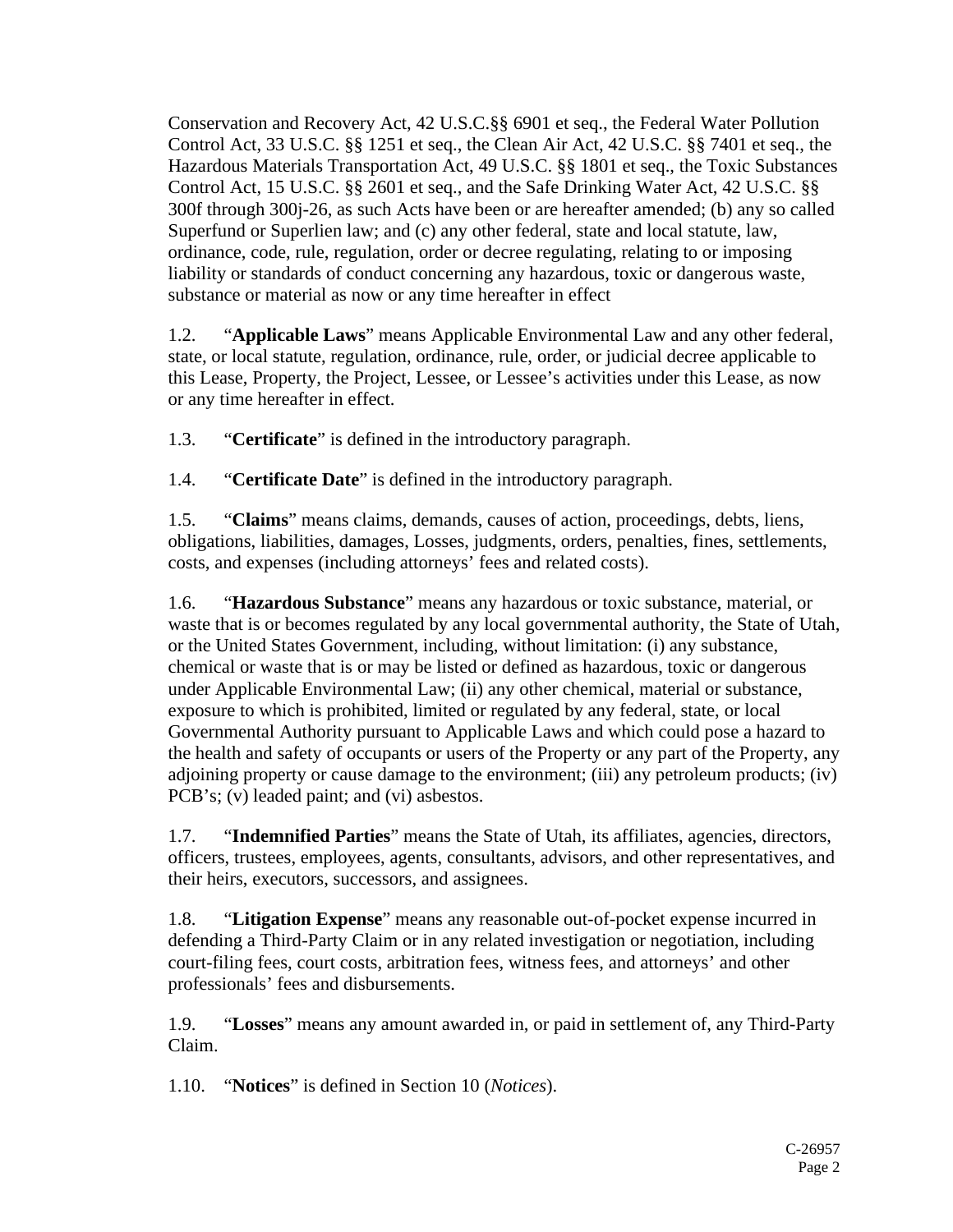- 1.11. "**Patent**" is defined in Section [2.1](#page-2-0) (*Purchase and Sale of Property*).
- 1.12. "**Payment Date**" is defined in Section [3.2](#page-3-0) (*Payment Schedule*).
- 1.13. "**Purchase Price**" is defined in Section [2.1](#page-2-0) (*Purchase and Sale of Property*).
- 1.14. "**Purchaser**" is defined in the introductory paragraph.
- 1.15. "**SITLA**" is defined in the introductory paragraph.

1.16. "**Third-Party Claim**" means any Claims brought or threatened by or on behalf of a non-party to this Agreement.

1.17. "**Transactions Fees**" means the costs incurred by SITLA to prepare the Property for sale, the amount of which is set forth in Section [2.1](#page-2-0) (*Purchase and Sale of Property*).

1.18. "**Trust lands**" is defined in the Recitals.

#### <span id="page-2-3"></span><span id="page-2-0"></span>2. **Purchase and Sale of Property**.

2.1. Purchase and Sale of Property. SITLA shall sell and Purchaser shall purchase the Property, subject to Sections [2.2](#page-2-1) (*Reservations*) and [2.3](#page-2-2) (*Valid Existing Rights*), by patent issued by the State of Utah (the "**Patent**") for \$\_\_\_\_\_\_\_\_\_\_\_\_\_\_\_\_\_\_ (the "**Purchase Price**"). In addition to the Purchase Price, Purchaser shall pay SITLA \$5,000 (the "**Transaction Fees**") as reimbursement for the costs SITLA incurred in preparing the Property for sale.

<span id="page-2-1"></span>2.2. General Reservations. SITLA reserves to the State, for the benefit of the trust land beneficiaries:

2.2(a) all coal, oil, gas, and other hydrocarbons and all other mineral deposits located in or on the Property, along with the right to reasonably access and use the Property to explore for, develop, and extract those mineral deposits; and

2.2(b) all sub-surface void and pore spaces in the Property whether naturally existing or created upon the removal of coal, oil and gas and other mineral deposits, and the right to reasonably access and use the Property and to use those sub-surface void and pore spaces for any purpose.

<span id="page-2-2"></span>2.3. Valid Existing Rights. Purchaser takes the Property subject to all valid, existing rights including without limitation those encumbrances listed on *Exhibit B*, and any other encumbrance in existence as of the Certificate Date.

<span id="page-2-4"></span>2.4. Archaeological Specimens. SITLA reserves to the State all archaeological specimens, values, contexts, features, and deposits located on the Property as described on *Exhibit C*.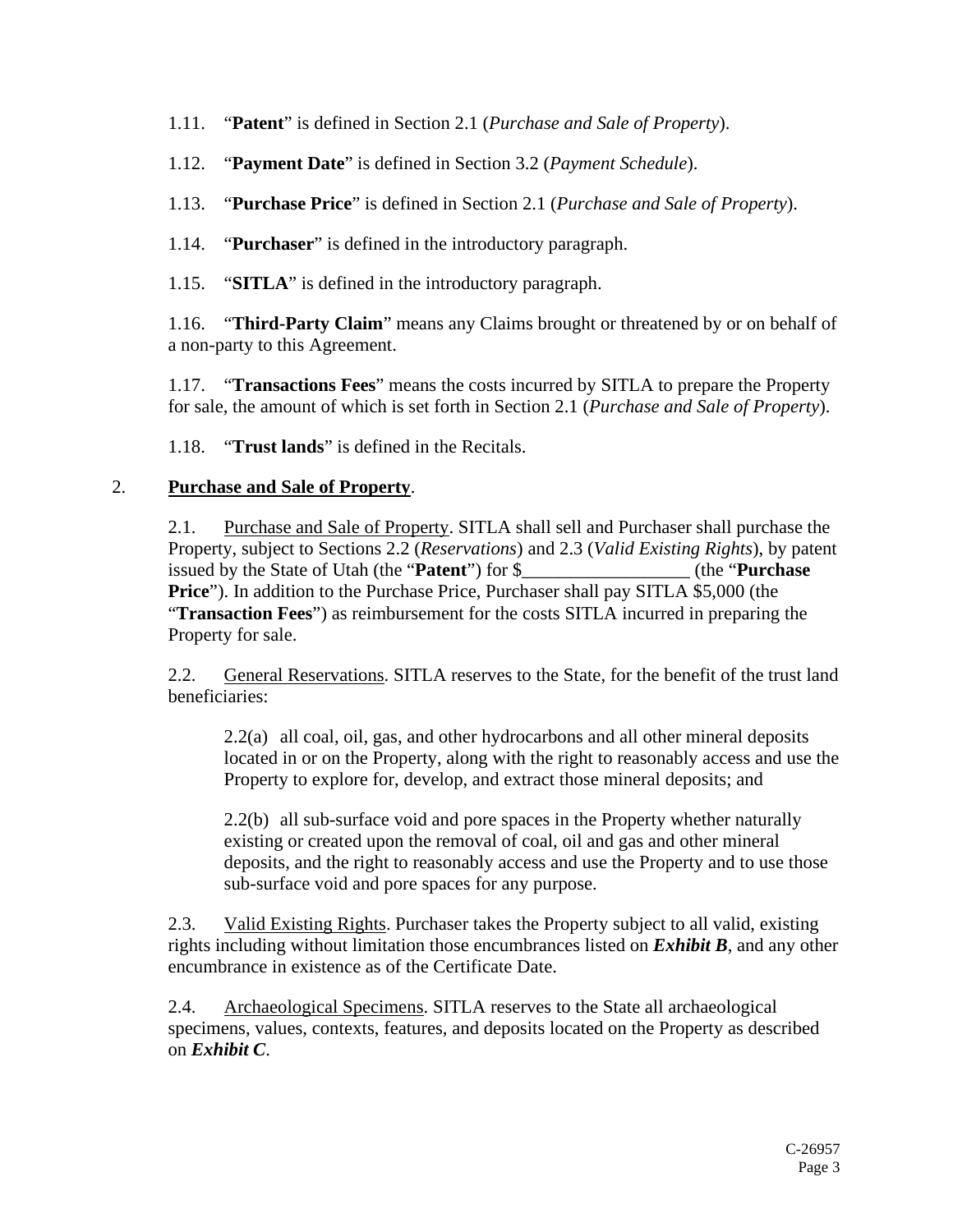<span id="page-3-2"></span>2.5. Payment of Funds. All payments must be made by certified check or by wire transfer of immediately available United States Dollars and made payable to SITLA, as appropriate.

<span id="page-3-1"></span>2.6. Purchaser Responsible for Taxes. Purchaser acknowledges that the Property has not been subject to taxes during the period it was held by the State of Utah, but that such Property may be subject to general and special real estate and other ad valorem taxes and assessments, including Farmland Assessment (Greenbelt) rollback taxes, and charges for utilities, and other charges. Purchaser is responsible to pay any taxes or other charges assessed against the Property. If Purchaser fails to pay taxes or charges assessed against the Property prior to issuance of the Patent, SITLA may pay such taxes or charges on Purchaser's behalf. On demand from SITLA, Purchaser shall immediately repay SITLA all taxes or charges paid on Purchaser's behalf, plus interest accruing from the date of payment until paid in full at the rate of 1.5% per month.

## <span id="page-3-0"></span>3. **Financing Terms**.

3.1. Down Payment. On or before November 18, 2021 at 12pm (MST), Purchaser shall pay SITLA \$ representing a 2% down payment of the Purchase Price and the Transaction Fees of \$5,000.00. The required remaining 23% down payment or payment in full will be due by Tuesday, December 14, 2021 at 5pm (MST).

3.2. Payment Schedule. Purchaser shall pay the remainder of the Purchase Price and accrued interest in 20 annual installment payments, the first of which is due on or before December 1, 2022 (the "**Payment Date**") and all subsequent installment payments are due on each subsequent anniversary of the Payment Date until paid in full. Purchaser shall pay SITLA any accrued interest with each annual installment payment. The 20th payment must be for all remaining amounts owed, including any interest, fees, or penalties. Purchaser may pay all or any portion of the Purchase Price early without penalty.

3.3. Interest Rate and Accrual. The interest on any unpaid portion of the Purchase Price and Transactions Fees is assessed annually at a rate equal to the greater of: (i) the prime rate plus 2.5%, or (ii) 7.5%. If the Property is sold at auction, interest begins to accrue on the auction date. If the Property is sold other than at auction, interest begins to accrue on the Certificate Date. SITLA acknowledges that as of the Certificate Date, Purchaser has paid SITLA \$\_\_\_\_\_\_\_\_\_\_\_\_\_\_\_\_\_\_ of the accrued interest.

3.4. Late Payments. Late payments are subject to fees assessed pursuant to Utah Administrative Code R850-5-200, as amended or replaced.

3.5. Application of Monies Paid. SITLA shall apply amounts paid by Purchaser first to any outstanding late fees, penalties, and costs, then to accrued interest, and lastly to principal.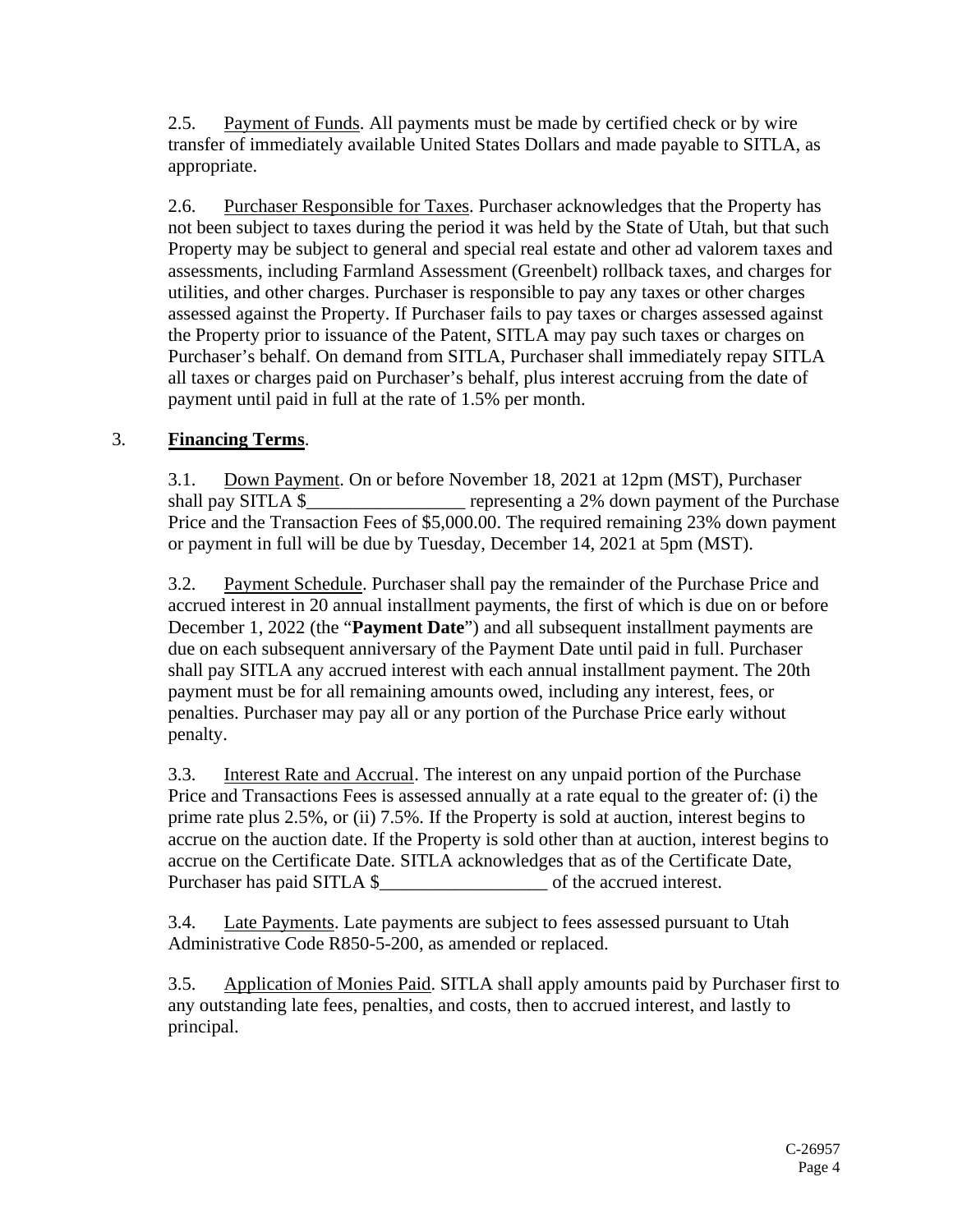## <span id="page-4-1"></span>4. **Inspection; Disclaimer of Warranties; Release**.

4.1. Inspection. Purchaser has had the opportunity to inspect the Property to determine its condition and suitability for Purchaser's intended purposes, and for the presence or absence of any Hazardous Substances or hazardous conditions. Purchaser has not relied on any disclosures or information from SITLA, its agent, employees, directors, officers or other representatives and acknowledges that such information may be inaccurate. Purchaser acquires the Property in an "As-Is" condition with all faults and defects, including latent and patent defects.

4.2. Disclaimer of Warranties. SITLA disclaims all warranties of title and any representations made by SITLA or its agents, employees, directors, officers or other representatives as to zoning, legal or physical access, location or availability of utilities, soil conditions, floodplains and watercourses, the presence or absence of any Hazardous Substances or hazardous conditions, or other physical or legal attributes of the Property or Purchaser's ability to obtain approvals for Purchaser's development of the Property, or the physical conditions of the Property. **SITLA HEREBY DISCLAIMS ANY AND ALL WARRANTIES WHATSOEVER WITH RESPECT TO THE PROPERTY IT IS CONVEYING.** Purchaser assumes the risk that adverse past, present, or future physical characteristics and conditions of the Property have not been revealed by inspection or investigation.

4.3. Release and Waiver of Claims. Purchaser hereby irrevocably and unconditionally releases the Indemnified Parties from all Claims (and waives all Claims), whether known or unknown, existing now or in the future, arising from, based upon, or related to, whether directly or indirectly: (a) any existing or future condition, defect, matter, or thing in, on, or about the Property or any equipment or appurtenance; (b) any existence of Hazardous Substances located in, on, or about the Property; (c) any unintended cause, including accidents, in, on, or about the Property; or (d) any act, omission, or negligence of any of the Indemnified Parties or of any other person or entity, including the Indemnified Parties, except to the extent caused by the gross negligence, willful misconduct, or bad faith of the Indemnified Parties.

## <span id="page-4-0"></span>5. **Purchaser's Covenants**.

5.1. Compliance with Laws Prior to Patent. Prior to delivery of the Patent, Purchaser shall comply with all applicable laws and regulations of any government agency having jurisdiction, including all valid sanitation and pollution regulations. Purchaser shall report any discovery of a paleontological, cultural or archaeological site or specimen to the Division of State History in compliance with Utah Code Ann. § 9-8-305.

5.2. Noxious Weeds. Prior to delivery of the Patent, Purchaser shall use reasonable efforts to ensure that all equipment, vehicles, and materials are free of noxious weeds and noxious weed seeds prior to entering the Property or other trust lands. Purchaser shall monitor the Property for the growth of noxious weeds and take reasonable measures to control the growth of noxious weeds on the Property. If Purchaser fails to take reasonable measures to control noxious weeds, as reasonably determined by SITLA, SITLA may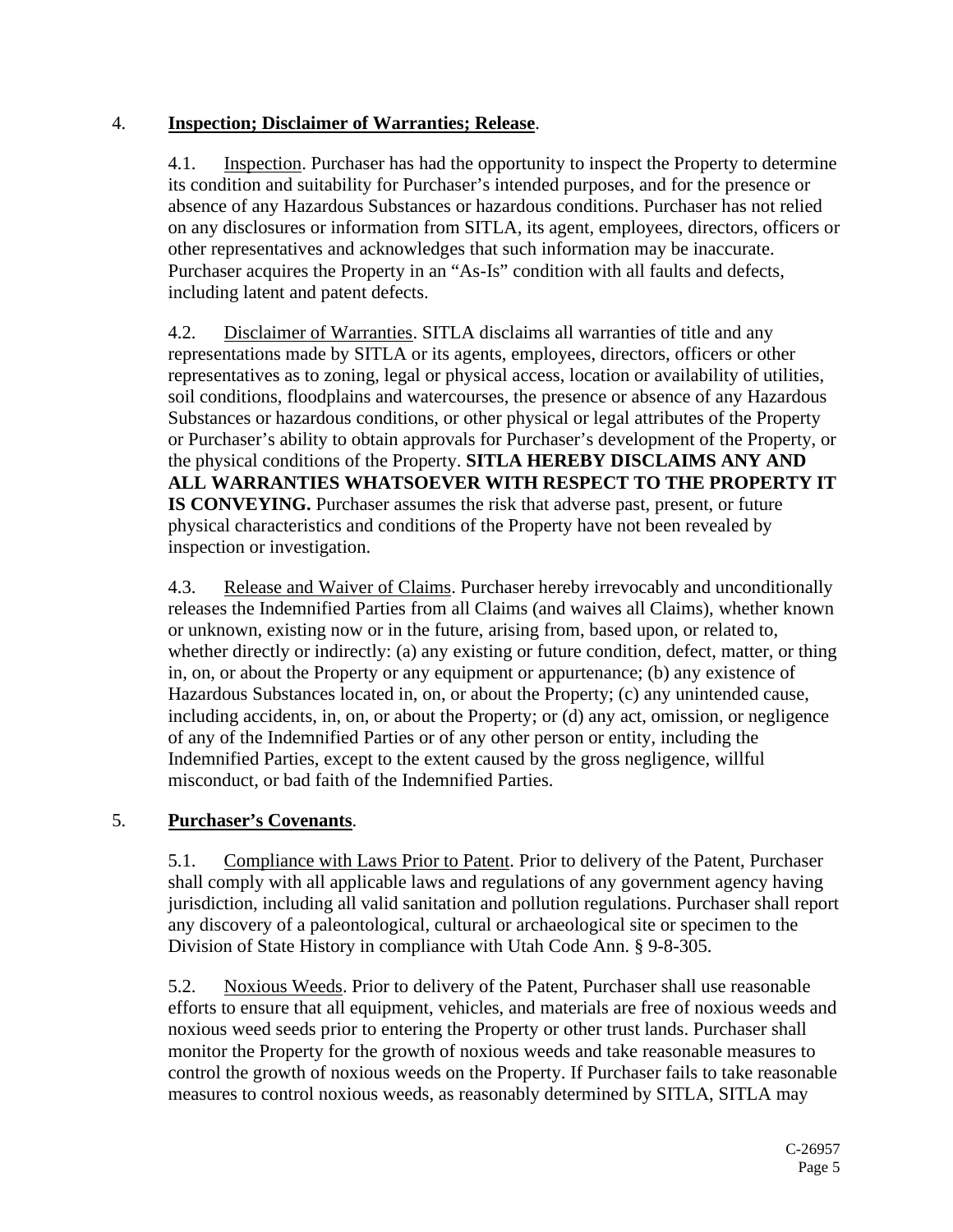take action to eradicate or control the noxious weeds after 30 days' Notice to Purchaser and Purchaser shall promptly pay SITLA's reasonably incurred and documented costs to control or eradicate the noxious weeds from the Property.

5.3. No Waste. Prior to delivery of the Patent, Purchaser:

5.3(a) may not commit or suffer to be committed any waste, spoil, or destruction of, in or upon the Property;

5.3(b) shall maintain the Property in good condition;

5.3(c) may not suffer or permit any lien or encumbrance on or against all or any part of the Property; and

5.3(d) may not materially alter the surface of the Property without SITLA's prior consent, which it may grant, withhold, or condition in SITLA's reasonable discretion. A material alteration of the surface includes without limitation construction of roads, trails or permanent improvements, excavation or removal of materials, cutting or removal of more than a de minimis quantity of trees or vegetation, and any other significant alteration of existing surface conditions.

## 6. **Conveyance of Title**.

6.1. Patent. On payment in full of the Purchase Price and Transaction Fees and compliance with all other terms of this Certificate, SITLA shall request the Governor of the State of Utah to issue a Patent to Purchaser for the Property, containing the reservations and exceptions set forth in Section [2](#page-2-3) (*Purchase and Sale of Property*). Title does not transfer to Purchaser until issuance of the Patent; nevertheless, on Purchaser's payment of the Purchase Price and Transaction Fees, the State of Utah is obligated to issue the Patent and its issuance is an administrative step only.

6.2. Water Rights Deed. SITLA shall convey all appurtenant water rights by a water rights quit-claim deed at the same time that SITLA conveys the Property.

6.3. Possession. As of the Certificate Date, Purchaser may enter and possess the Property and use the water rights, subject to Purchaser's covenants in Section [5](#page-4-0) (*Purchaser's Covenants*), and bears the risk of title and loss, destruction, and expenses of the Property.

#### 7. **Purchaser's Representations**. Purchaser hereby represents to SITLA that:

7.1. it is an entity in good standing and licensed to do business in Utah;

7.2. it has all necessary corporate and governmental authorizations to purchase the Property and execute this Certificate;

7.3. Purchaser is not liable to pay any broker's or finder's fees with respect to its acquisition of the Property; and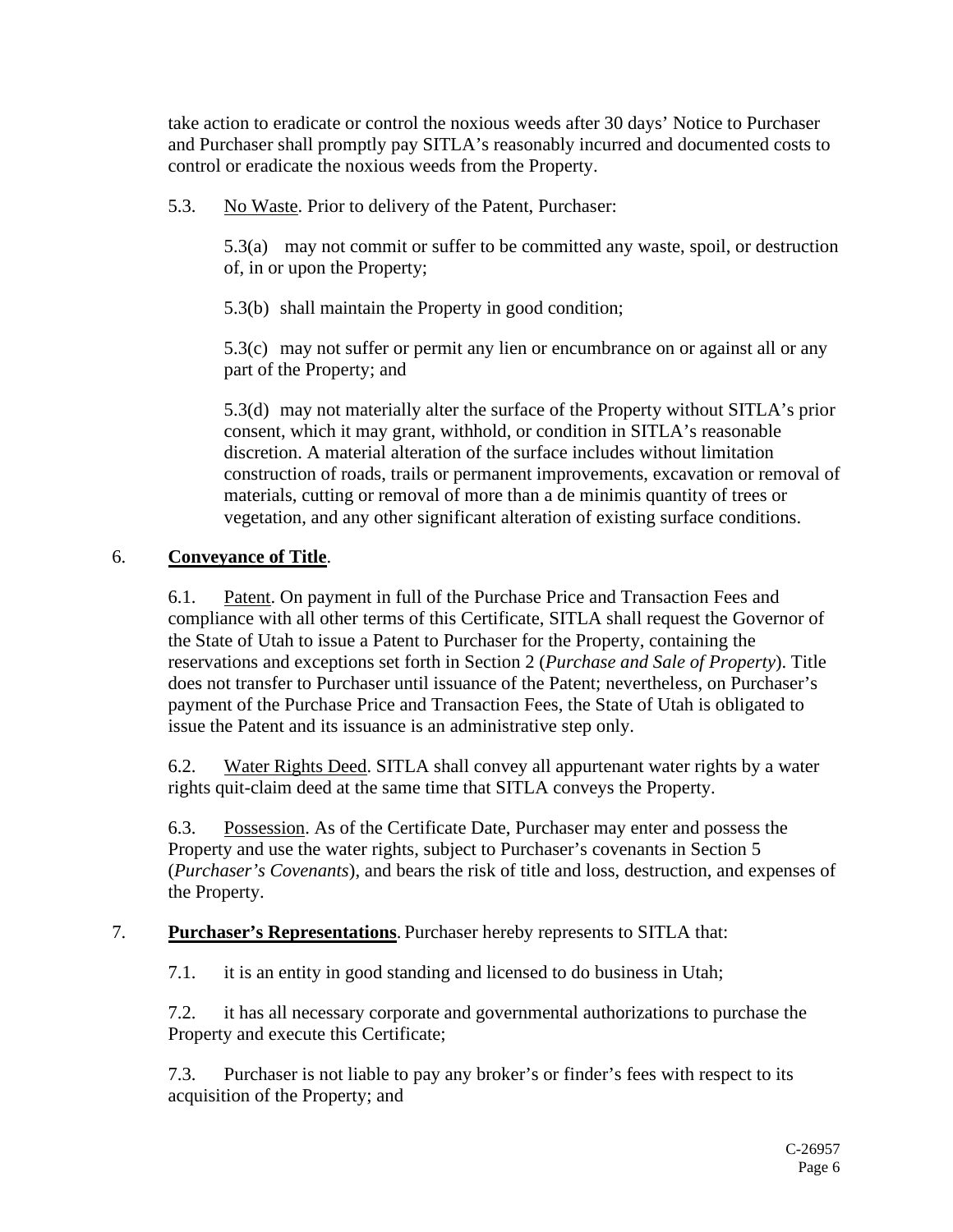7.4. there are no judgments, actions, decrees or other legal restraints or causes of action that would prevent Purchaser from acquiring the Property.

## <span id="page-6-1"></span><span id="page-6-0"></span>8. **Default and Termination.**

8.1. Purchaser's Failure to Pay Amounts Owed. If Purchaser fails to pay any amounts due under Section [2.1](#page-2-0) (*Purchase and Sale of Property*) and [2.6](#page-3-1) (*Purchaser Responsible for Taxes*) within 30 days after SITLA provides Notice of Purchaser's failure to pay, SITLA may terminate this Certificate, repossess the Property, and retain all monies paid up to the time of termination, pursuant to Utah Code Ann. § 53C-4-102(8). Purchaser will not have any interest in the Property, rights to reclaim any monies paid, or obtain payment for any improvements to the Property.

8.2. Quit-Claim Deed. As of the date of this Certificate, Purchaser has executed a properly acknowledged quit-claim deed granting to the State of Utah all of its rights and interest in the Property. If SITLA exercises its right to terminate this Certificate as provided in Section [8.1](#page-6-0) (*Purchaser's Failure to Pay Amounts Owed*) or if this Certificate terminates for any other reason, SITLA may record the quit-claim deed in the county in which the Property is located.

8.3. Remedies Not Exclusive. The remedies specified in this Section [8](#page-6-1) (*Default and Termination*) are not exclusive and SITLA may pursue all other remedies it may have at law or in equity at the same time or at any time. Purchaser shall reimburse SITLA for all costs and expenses (including reasonable attorney's fees) that SITLA incurs to enforce this Certificate or seek remedy of any default.

8.4. Purchaser's Obligations on Termination. On termination of this Certificate for any reason, Purchaser shall:

8.4(a) remove all improvements on the Property within 90 days of termination;

8.4(b) reclaim the Property to the same or better condition than it was in at the Date of Down Payment, including removal of any Hazardous Substances, within 90 days of termination; and

8.4(c) execute a release of all claims against the State of Utah.

#### 9. **Indemnification and Defense**.

9.1. Indemnification. The Indemnified Parties have no responsibility for and Purchaser shall indemnify the Indemnified Parties from and against all Losses arising out of:

9.1(a) Purchaser's acts or omissions resulting in death, bodily injury, or damage to real property; or

9.1(b) any use, generation, storage, disposal, release or threatened release of Hazardous Substances on the Property at any time before or after the Certificate Date, including without limitation (i) all foreseeable and unforeseeable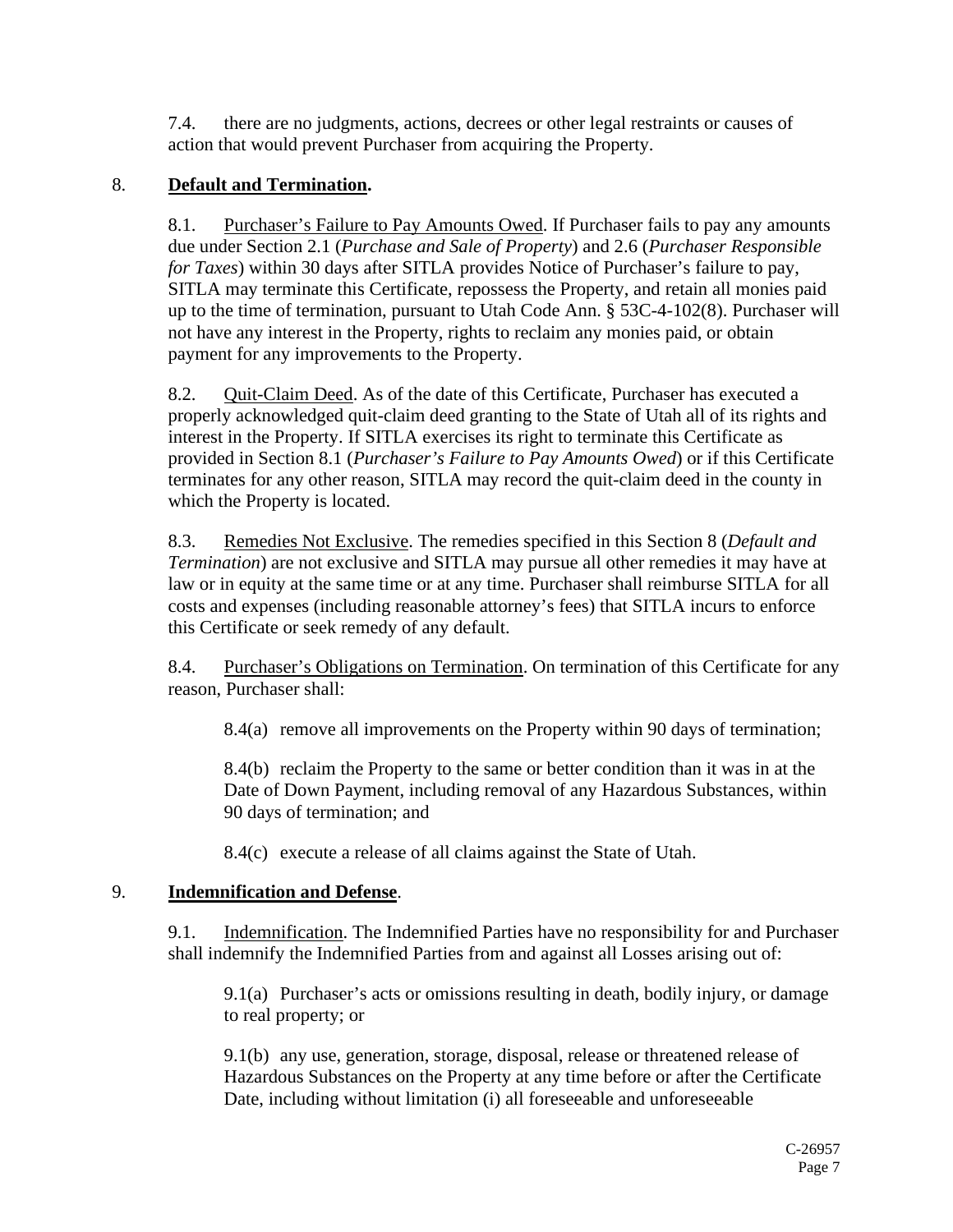consequential damages, and (ii) the cost of any investigation, repair, cleanup, remediation or detoxification of the Property and other affected property and the preparations of any corrective action, closure or other required plans or reports.

9.1(c) Purchaser is not responsible to indemnify the Indemnified Parties to the extent that the Indemnified Party caused the Losses.

#### 9.2. Defense.

9.2(a) Purchaser to Defend. The Purchaser shall defend an Indemnified Parties against any Third-Party Claim. To be entitled to defense from Purchaser, an Indemnified Party must notify Purchaser within a reasonable time of a Third-Party Claim and deliver to Purchaser a copy of all documents and information related to the Third-Party Claim. The Indemnified Parties' failure to notify Purchaser of a Third-Party Claim within a reasonable time does not relieve Purchaser of its defense obligations unless Purchaser is materially prejudiced by the Indemnified Party's failure to give reasonable notice.

9.2(b) Independent Counsel. On notice of a Third-Party Claim from an Indemnified Party, Purchaser shall promptly retain independent legal counsel that is reasonably acceptable to the Indemnified Party requesting defense.

9.2(c) Indemnified Party's Participation in Defense. An Indemnified Party is entitled to participate in the defense of a Third-Party Claim with counsel of its own choosing and without Purchaser's participation if: (i) Purchaser notifies the Indemnified Party that it does not wish to defend the Third-Party Claim or does not promptly retain independent counsel on notice of a Third-Party Claim; or (ii) representation of the Indemnified Party and Purchaser by the same counsel would, in the opinion of that counsel, constitute a conflict of interest.

9.2(d) Litigation Expenses. Purchaser shall pay any Litigation Expenses that an Indemnified Party incurs in connection with defense of a Third-Party Claim before Purchaser assumes the defense of that Third-Party Claim, except with respect to any period during which the Indemnified Party fails to timely notify Purchaser of that Third-Party Claim. Purchaser is not liable for any Litigation Expenses that an Indemnified Party incurs in connection with defense of a Third-Party Claim after Purchaser assumes the defense of that Third-Party Claim. Purchaser shall promptly pay all Litigation Expenses as they are incurred.

9.2(e) Settlement. After Purchaser assumes the defense of a Third-Party Claim, Purchaser may contest, pay, or settle the Third-Party Claim without the consent of the Indemnified Party only if that settlement (i) does not entail any admission on the part of the Indemnified Party that it violated any law or infringed the rights of any person, (ii) has no effect on any other claim against the Indemnified Party, (iii) provides as the claimant's sole relief monetary damages that are paid in full by Purchaser, and (iv) requires that the claimant release the Indemnified Party from all liability alleged in the Third-Party Claim.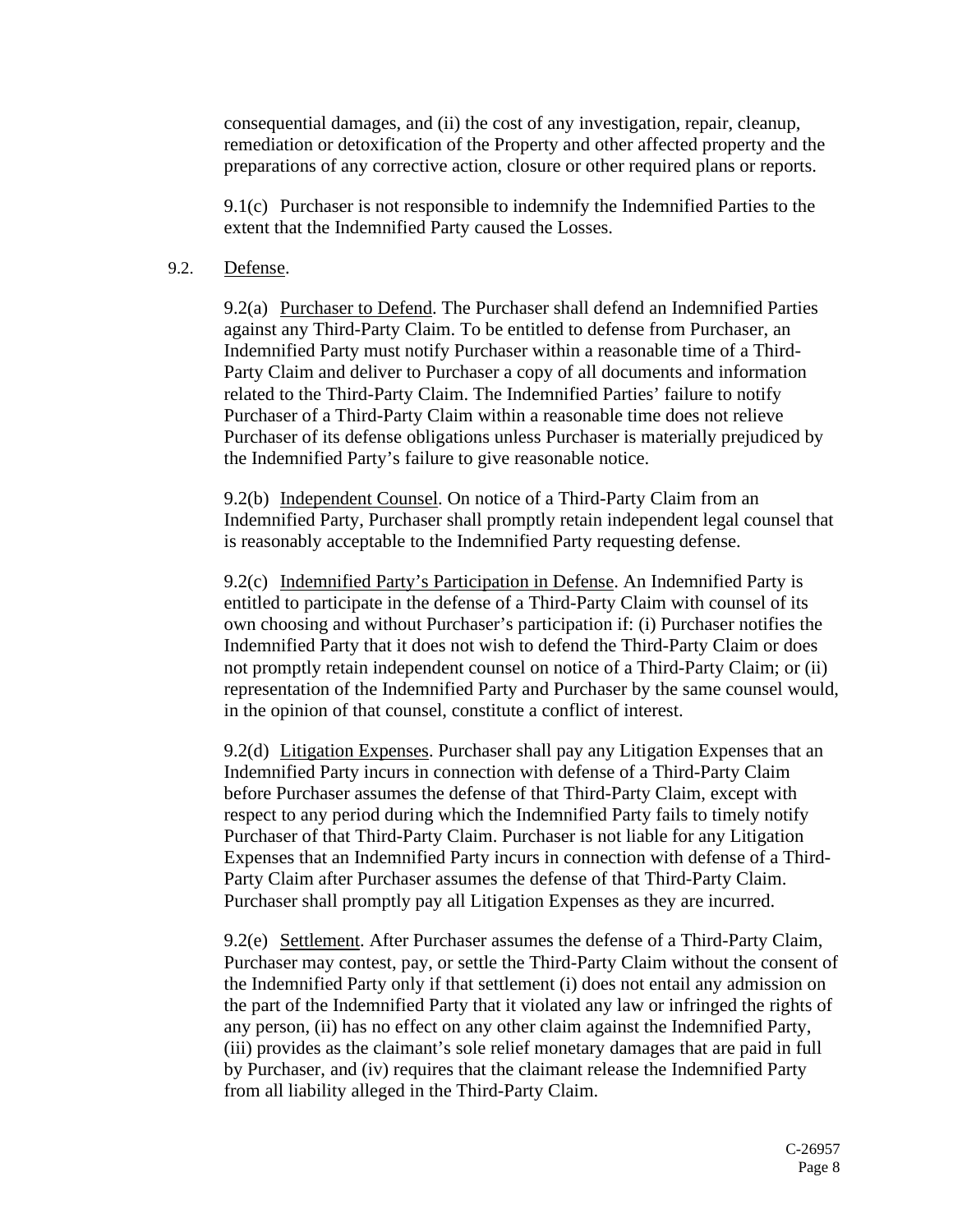#### <span id="page-8-0"></span>10. **Notices**.

10.1. Notices. The parties shall give all notices, consents, and other communications ("**Notices**") under this Certificate in writing and addressed as follows:

#### To SITLA:

Utah School and Institutional Trust Lands Administration 675 East 500 South, Suite 500 Salt Lake City, Utah 84102 Attention: Director

To Purchaser:



10.2. Method of Notification. Notices must be given by (a) established express delivery service that maintains delivery records, (b) hand delivery, or (c) certified or registered mail, postage prepaid, return receipt requested. Notices are effective upon receipt, or upon attempted delivery if delivery is refused or if delivery is impossible because of the recipient's failure to provide a reasonable means for accomplishing delivery.

#### 11. **Miscellaneous**.

11.1. Assignment. Purchaser may not assign this Certificate without prior consent of SITLA and only after Purchaser provides SITLA a writing in which the assignor assumes all obligations and liabilities of Purchaser under this Certificate. An assignment made without SITLA's prior consent is void. An assignment does not relieve Purchaser from its obligations and liability under this Certificate and SITLA may continue to look to Purchaser to fulfill all obligations under this Certificate, including those that survive termination of this Certificate or issuance of the Patent.

<span id="page-8-1"></span>11.2. No Merger. This Certificate does not merge with the Patent.

11.3. Survival. Sections [2.2](#page-2-1) (*General Reservations*), [2.4](#page-2-4) (*Archaeological Specimens*), [2.5](#page-3-2) (*Payment of Funds*), [2.6](#page-3-1) (*Purchaser Responsible for Taxes*), [4](#page-4-1) (*Inspection; Disclaim of Warranties; Release*), [8](#page-6-1) (*Indemnification and Defense*), [10](#page-8-0) (*Notices*), [11.2](#page-8-1) (*No Merger*), [11.6](#page-9-0) (*Governing Law*), [11.12](#page-9-1) (*No Waiver of Governmental Immunity*) survive termination of this Certificate and issuance of the Patent.

11.4. Entire Agreement. This Certificate and attachments constitute the entire agreement between the parties with respect to the subject matter of this Certificate. The parties may only amend this Certificate in a subsequent writing executed by both parties.

11.5. Waivers. A waiver of any provision of this Certificate does not constitute a waiver of any other provision, whether or not similar, and does not constitute a continuing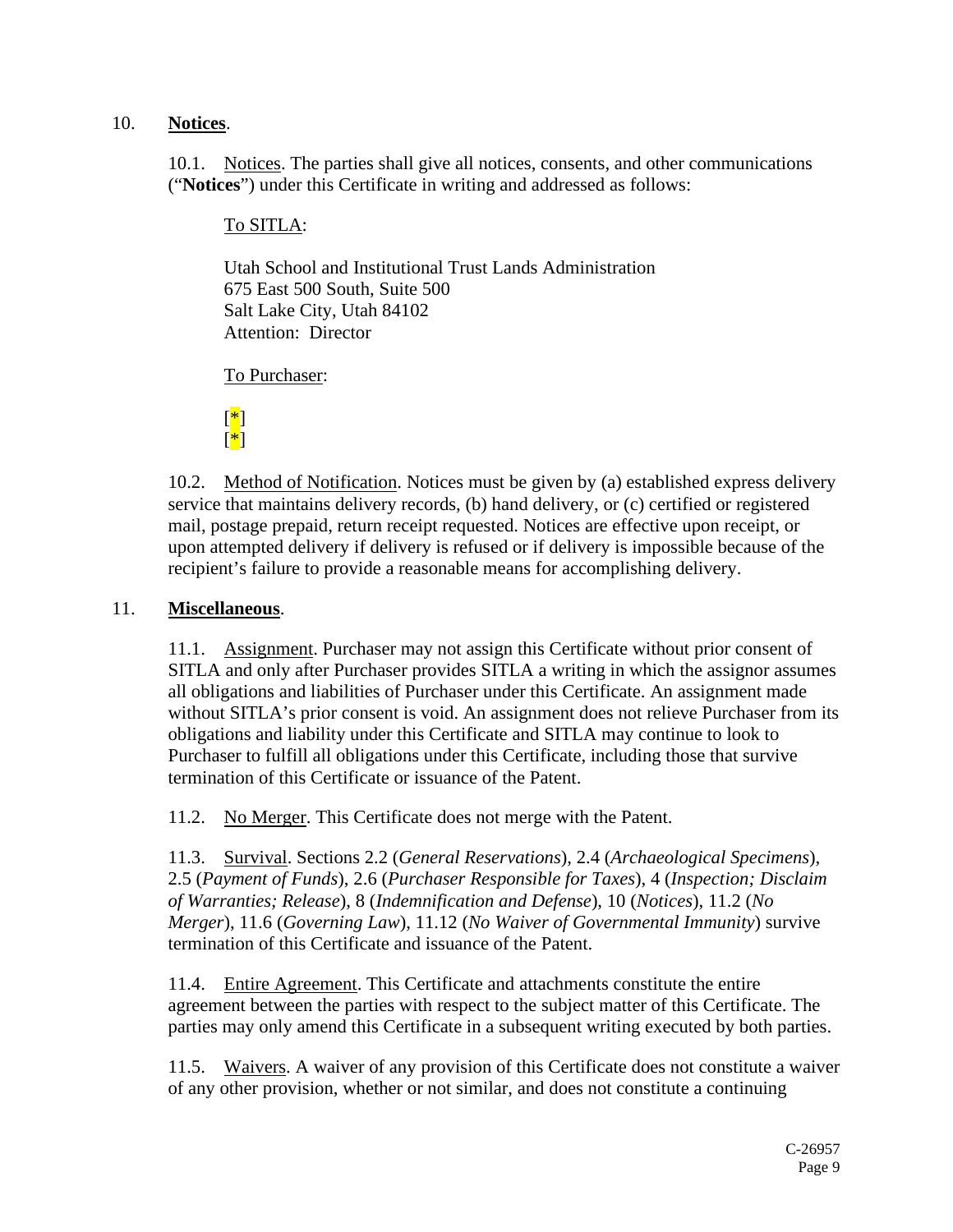waiver. Except as expressly provided in this Certificate, a waiver is not binding unless it is documented in a writing signed by both parties.

<span id="page-9-0"></span>11.6. Governing Law. This Certificate is governed by the laws of the State of Utah, without regard to its choice or conflicts of laws principles. The parties may only bring an action arising out of this Certificate or the Patent in the Third Judicial District Court, Salt Lake County, Utah and both parties submit to the exclusive jurisdiction of that court.

11.7. Captions. The captions in this Certificate are for convenience only and have no legal effect.

11.8. Applicability. If any term of this Certificate or the application of it to any person, entity or circumstance is deemed invalid and unenforceable by a court with jurisdiction, the remainder of this Certificate or the application of such term to persons or circumstances other than to those that are determined invalid or unenforceable continue and are enforceable to the extent permitted by law.

11.9. Authority. The individuals executing this Certificate represent that they are authorized to sign on behalf of the respective parties.

11.10. Numbering of Days. If the last day of any time period stated in this Certificates falls on a Saturday, Sunday or federal or Utah legal holiday, then such time period will be extended to the next succeeding day that is not a Saturday, Sunday or a federal or Utah legal holiday.

11.11. Allocation of Professional Fees. The parties are responsible for their own legal and professional fees related to preparation of this Certificate and issuance of the Patent.

<span id="page-9-1"></span>11.12. No Waiver of Governmental Immunity. Nothing in this Certificate constitutes a waiver of SITLA's governmental immunity from suit.

11.13. Counterparts and E-Signatures. The parties may execute this Certificate in counterparts, each of which when taken together will be deemed one and the same document. The parties may execute this Certificate by exchange of electronic signatures and such electronic signatures are enforceable against the signing party. The parties agree that an electronic version of this Lease, as amended, has the same legal effect and/or enforceability as a paper version as per Utah Code Ann. § 46-4-201.

*[Remainder of page intentionally left blank]*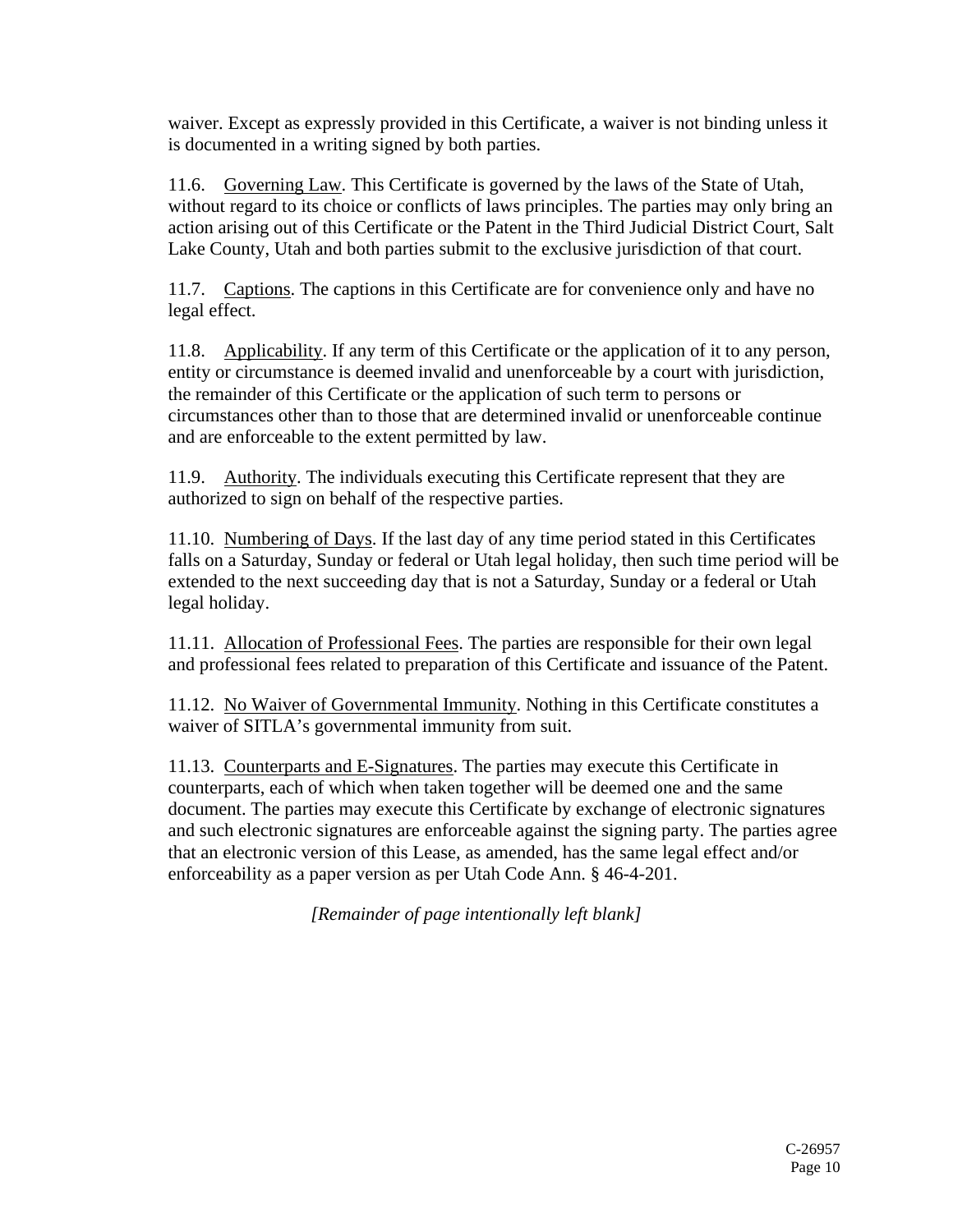The parties execute this Certificate as of the Effective Date.

#### **STATE OF UTAH, SCHOOL AND INSTITUTIONAL TRUST LANDS ADMINISTRATION**

| $By:\_\_\_\_\_\_\_\_\_\_\_$                                                                |                  |  |
|--------------------------------------------------------------------------------------------|------------------|--|
| Its: $\qquad \qquad$                                                                       |                  |  |
|                                                                                            |                  |  |
| STATE OF UTAH                                                                              |                  |  |
| COUNTY OF SALT LAKE                                                                        | $\therefore$ SS. |  |
| The foregoing instrument was acknowledged before me this ____ day of ______________, 2021, |                  |  |
|                                                                                            |                  |  |
| and Institutional Trust Lands Administration.                                              |                  |  |

Seal:

Notary Public

\_\_\_\_\_\_\_\_\_\_\_\_\_\_\_\_\_\_\_\_\_\_\_\_\_\_\_\_\_\_\_\_\_\_\_

Approved as to form: Sean D. Reyes, Attorney General

 $By:$ Special Assistant Attorney General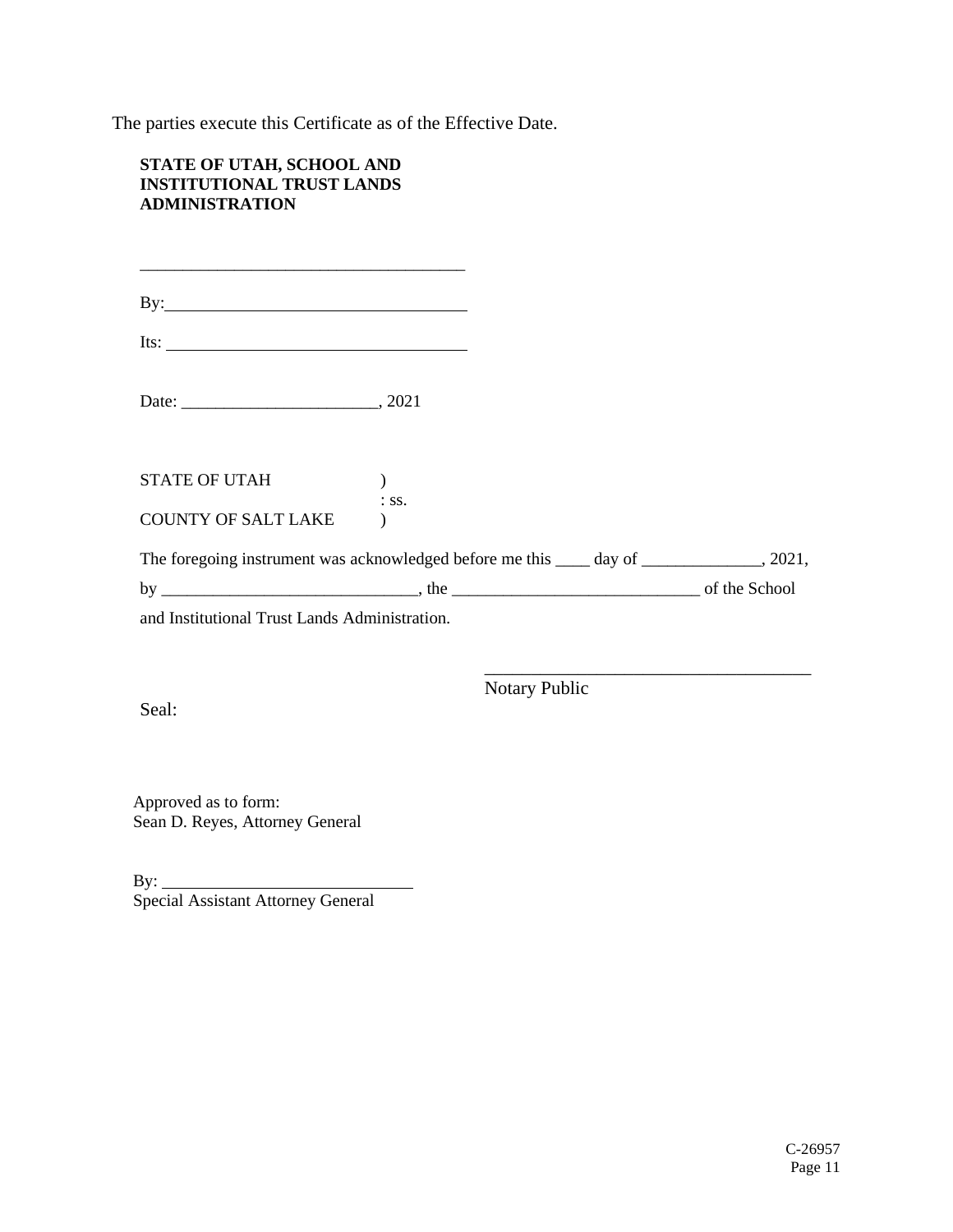# **PURCHASER'S FULL NAME]**

| Its: $\frac{1}{\sqrt{1-\frac{1}{2}}\sqrt{1-\frac{1}{2}}\sqrt{1-\frac{1}{2}}\sqrt{1-\frac{1}{2}}\sqrt{1-\frac{1}{2}}\sqrt{1-\frac{1}{2}}\sqrt{1-\frac{1}{2}}\sqrt{1-\frac{1}{2}}\sqrt{1-\frac{1}{2}}\sqrt{1-\frac{1}{2}}\sqrt{1-\frac{1}{2}}\sqrt{1-\frac{1}{2}}\sqrt{1-\frac{1}{2}}\sqrt{1-\frac{1}{2}}\sqrt{1-\frac{1}{2}}\sqrt{1-\frac{1}{2}}\sqrt{1-\frac{1}{2}}\sqrt{1-\frac{1}{2}}\sqrt{1-\frac{1}{2}}\$ |  |
|---------------------------------------------------------------------------------------------------------------------------------------------------------------------------------------------------------------------------------------------------------------------------------------------------------------------------------------------------------------------------------------------------------------|--|
|                                                                                                                                                                                                                                                                                                                                                                                                               |  |
|                                                                                                                                                                                                                                                                                                                                                                                                               |  |
| $:$ SS.                                                                                                                                                                                                                                                                                                                                                                                                       |  |
| The foregoing instrument was acknowledged before me this _____ day of _______________,                                                                                                                                                                                                                                                                                                                        |  |
|                                                                                                                                                                                                                                                                                                                                                                                                               |  |

Seal:

Notary Public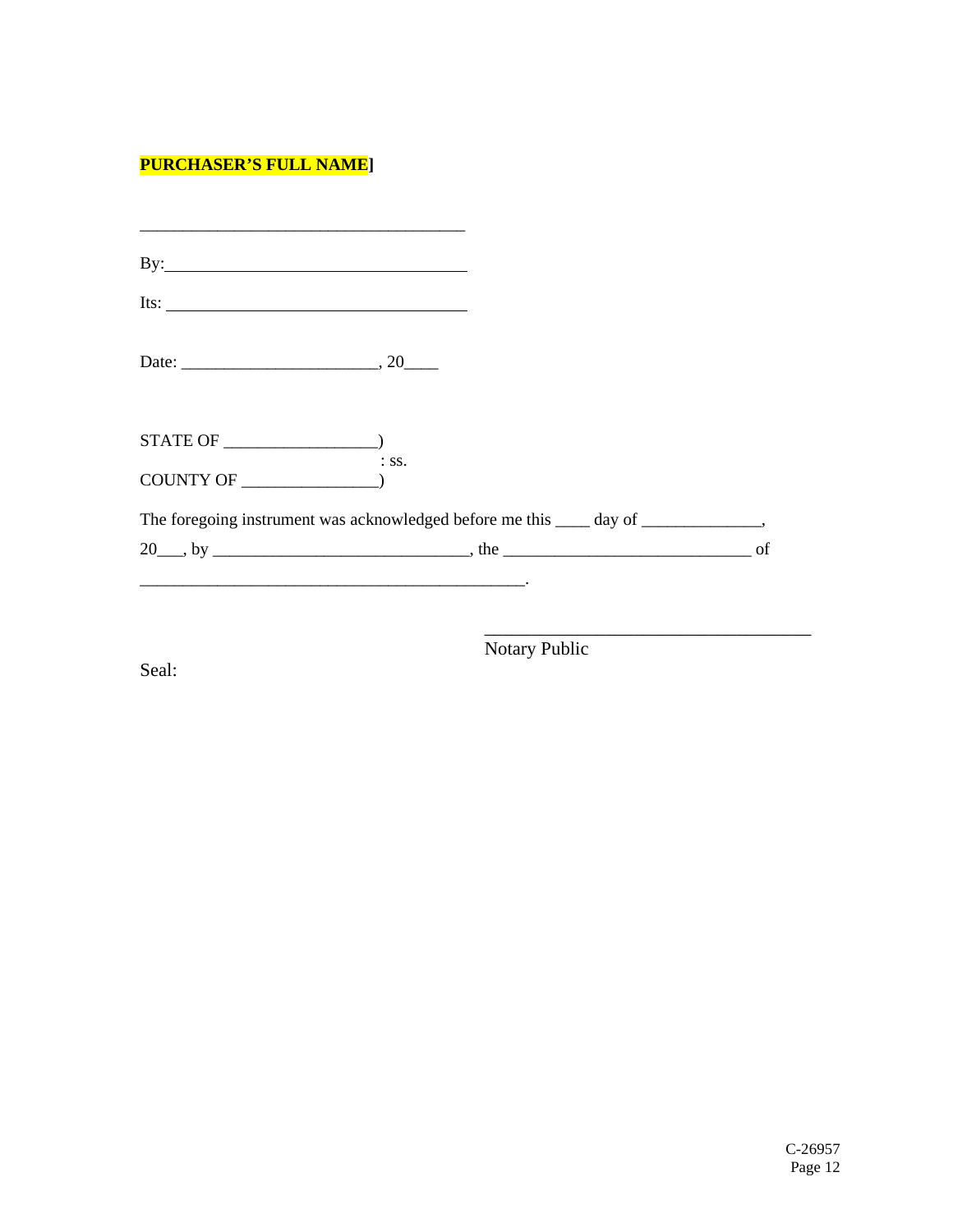#### **EXHIBIT A To Certificate of Sale No. 26957**

#### **DESCRIPTION OF THE PROPERTY**

The Property is located in Weber and Cache Counties, Utah and described as follows:

Township 8 North, Range 2 East, SLB&M Section 13: NE4, NE4SW4, SE4SW4, NW4SE4, SE4NW4, SW4SE4 (360 Acres) Section 24: E2NE4, N2SW4NE4, SW4NE4, NE4NW4 (180 Acres)

Township 8 North, Range 3 East, SLB&M Section 4: All (641.44 Acres) Section 5: All (640.96 Acres) Section 6: All (643.56 Acres) Section 7: All (642.24 Acres) Section 8: All (640.00 Acres) Section 16: N2, N2S2 (480.00 Acres) Section 17: N2SW4, SE4SW4, N2, SE4 (600.00 Acres) Section 18: E2NW4, Lot 1 (NW4NW4), Lot 2 (SW2NW4), N2NE4, S2NE4 (320.72 Acres)

Township 9 North, Range 2 East, SLB&M Section 25: S2 (320 Acres) Section 26: E2, Part of E2W2 (439.50 Acres) Section 35: N2 (Within) (215.70 Acres) Section 36: E2, NW4, Part of SW4 (542.50 Acres)

Township 9 North, Range 3 East, SLB&M Section 31: All (640.16 Acres) Section 32: All (640.00 Acres) Section 33: S2S2 (160.00 Acres)

Containing 8,106.78 acres, more or less

The following water rights are included with the Property:

Water Rights Nos: 25-1901, 25-1902, 25-1903, 25-1904, 25-1905, 25-1906, 25-1907, 25-1908, 25-1909, 25-1910, 25-1911, and 25-575.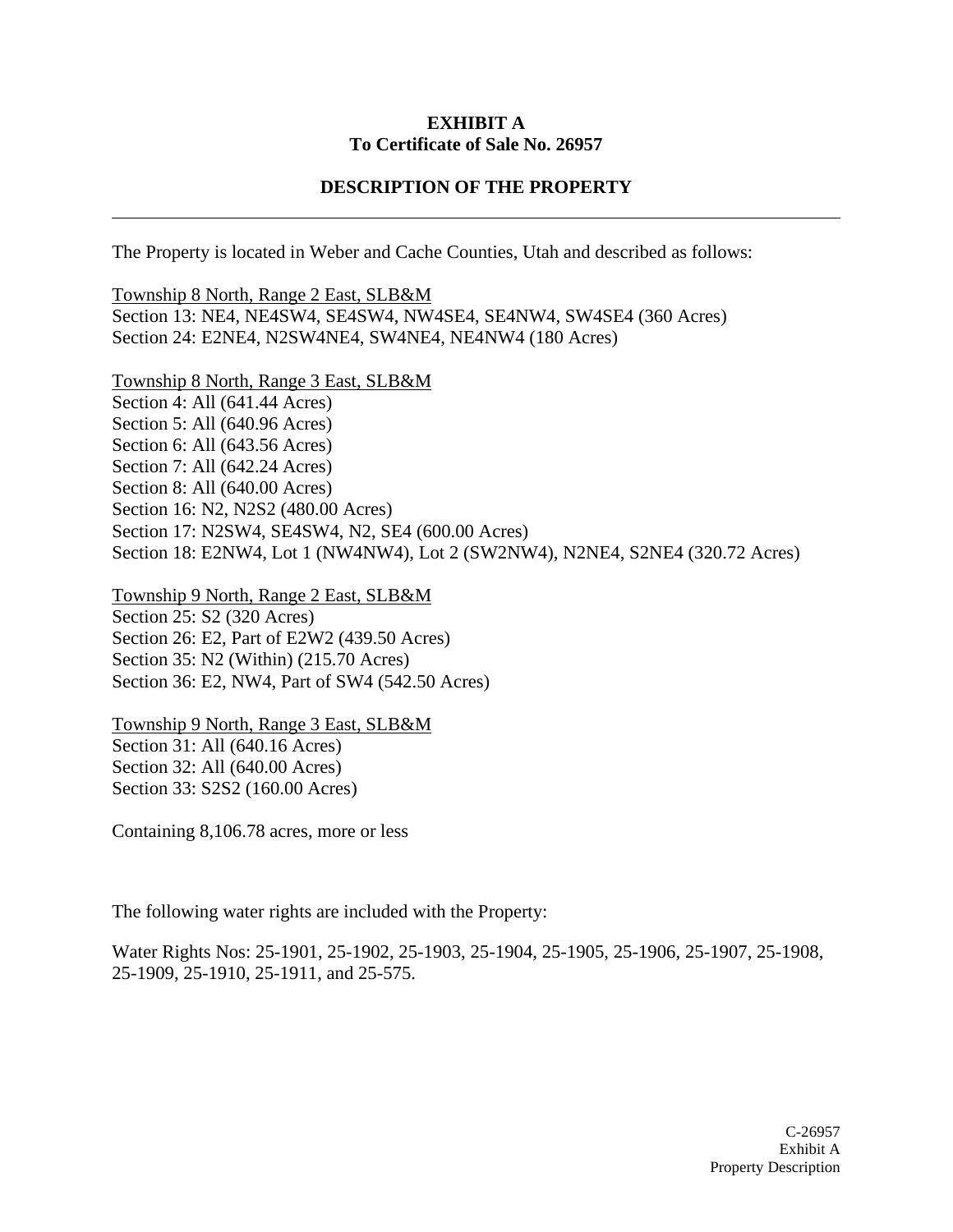## **EXHIBIT B To Certificate of Sale No. 26957**

## **EXISTING ENCUMBRANCES**

The following are encumbrances on the Property

| <b>Encumbrance</b>                                                                      | <b>Contact Information</b>                                                   | <b>Termination Date</b> |
|-----------------------------------------------------------------------------------------|------------------------------------------------------------------------------|-------------------------|
| Easement No. 660, for a reciprocal<br>access easement, effective June 17,<br>2002       | TK Swan Land, Ltd.<br>60 North $2^{nd}$ East<br>Kaysville, Utah 84037        | Perpetual               |
| Easement No. 2468, for an access<br>easement on Mineral Point Road                      | Cache County<br>199 North Main<br>Logan, Utah 84321                          | Perpetual               |
| Predesignation No. 620, for a<br>reciprocal access easement, effective<br>June 17, 2002 | TK Swan Land, Ltd.<br>60 North 2 <sup>nd</sup> East<br>Kaysville, Utah 84037 | Perpetual               |
| Predesignation No. 875, for an access<br>easement on Davenport Road                     | <b>Weber County</b><br>2380 Washington Blvd.<br>Ogden, Utah 84401            | Perpetual               |
| Predesignation No. 876, for an access<br>easement on La Plata Road                      | <b>Cache County</b><br>199 North Main<br>Logan, Utah 84321                   | Perpetual               |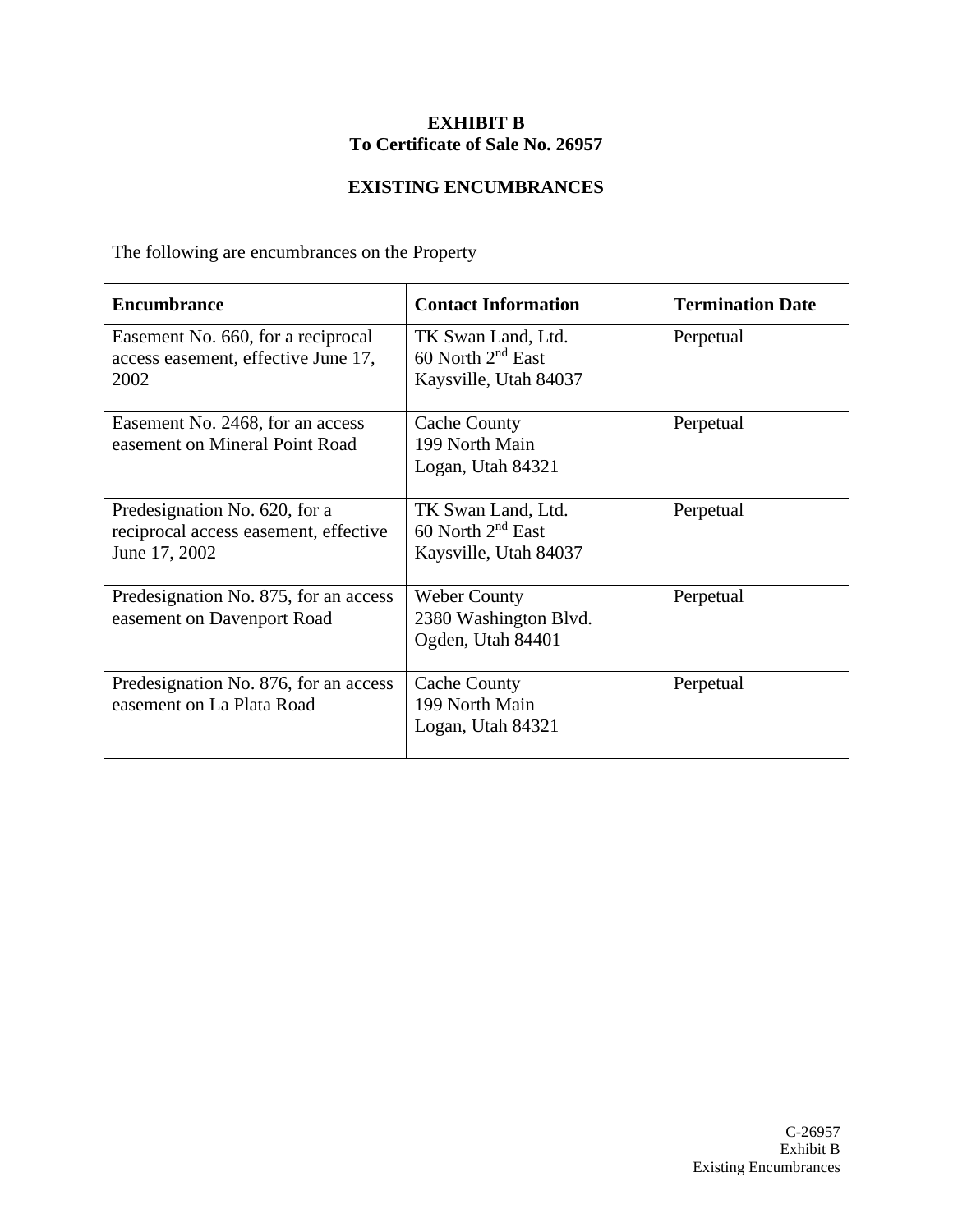#### **EXHIBIT C To Certificate of Sale No. 26957**

#### **DESCRIPTION AND LOCATION OF ARCHAEOLOGICAL SPECIMENS**

The areal limits of those portions of prehistoric archaeological sites 42CA277, 42CA278, 42CA285, 42CA286, 42CA291, 42CA292, 42CA294/42WB562 and 42CA297 (referred to as the "Sites") located within the parcel, as more fully depicted in Exhibit "B", shall be subject to the following restrictions hereinafter set forth, which shall be a covenant running with the land in perpetuity and which shall be binding between the Trust Lands Administration and each and every purchaser and owner, their heirs, successors and assigns (referred to collectively as "Purchaser"). This covenant protects the Sites and their setting and requires the Purchaser to seek approval from the Trust Lands Administration before conducting any ground-disturbing activities within the Sites. Purchaser may not collect artifacts from the Sites, or allow anyone else to collect such specimens, as ownership of same is reserved to the Trust Lands Administration. In addition:

1. Ownership of all archaeological contexts, data, artifacts, specimens, structural remains, and archaeological features and deposits shall remain in the Trust Lands Administration.

2. For all activities conducted within the Sites, Purchaser shall comply with the Utah Antiquities Act, *Utah Code Annotated* § 9-8-301 et seq. and § 9-8-404 (1953), as amended, or any amending or replacing legislation, as if the Trust Lands Administration held title to the Sites, including but not limited to:

A. Prior to commencing any undertaking (as defined in *Utah Administrative Code* rule R850-60-200) within the limits of the Sites, Purchaser shall consult with the Trust Lands Administration and seek approval for the proposed undertaking. B. Approval shall be subject to the archaeological contexts, data, artifacts, specimens, structural remains, features, and deposits contained in the Sites being preserved, recovered, or otherwise treated in a manner satisfactory to the Trust Lands Administration.

C. Purchaser shall provide the Trust Lands Administration with all collections (i.e., specimens, unprocessed samples, notes and photographs) resulting from archaeological investigations at the Sites, and all subsequent data analyses and reports.

3. The Trust Lands Administration may, at its discretion, release the restrictive covenant in part or in its entirety in the event that the Trust Lands Administration determines, in consultation with the Utah Division of State History, that an appropriate level of data recovery has occurred.

4. The restrictive covenant is for the benefit of the beneficiaries of the subject lands. The Trust Lands Administration or the Utah Division of State History may monitor compliance with, seek enforcement of, and be entitled to enjoin any violation of the restrictive covenant and to recover damages caused by the violation.

5. The Trust Lands Administration reserves a right of access in perpetuity across the subject lands to the Sites within the parcel for the purpose of monitoring compliance with this covenant or for facilitation of archaeological research within the Site.

6. The Trust Lands Administration reserves the right, but does not covenant, to conduct archaeological investigations at the Sites, along with a right of access for the same, but does not covenant to cause any release of the restrictive covenant pursuant to paragraph 3, above.